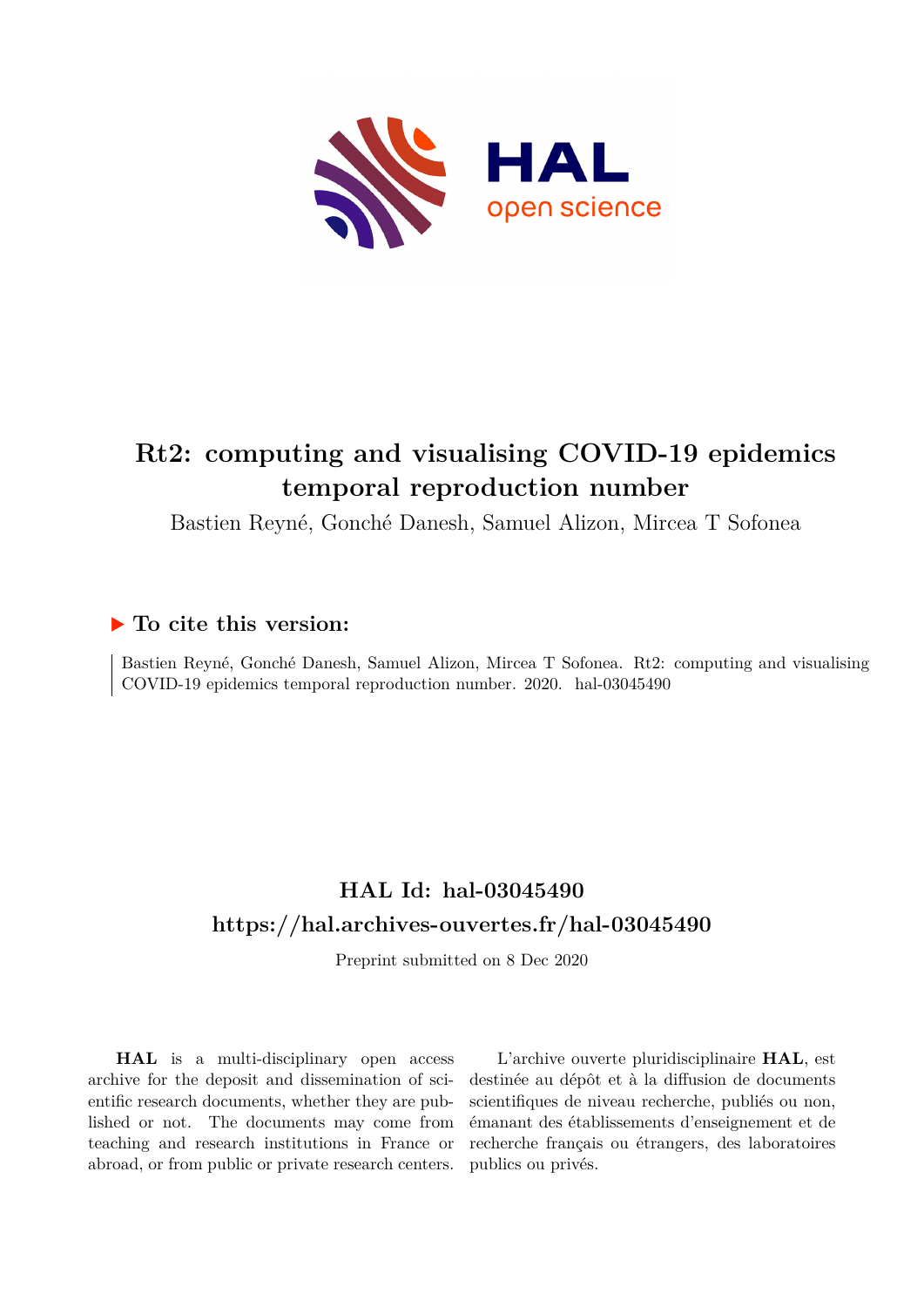# **Rt2: computing and visualising COVID-19 epidemics temporal reproduction number**

*Bastien Reyné, Gonché Danesh, Samuel Alizon, Mircea T. Sofonea*

**Abstract** Analysing the spread of COVID-19 epidemics in a timely manner is essential for public health authorities. However, raw numbers may be misleading because of spatial and temporal variations. We introduce [Rt2](https://bioinfo-shiny.ird.fr/Rt2-en/), an R-program with a shiny interface, which uses incidence data, i.e. number of new cases per day, to compute variations in the temporal reproduction number  $(\mathcal{R}_t)$ , which corresponds to the average number of secondary infections caused by an infected person. This number is computed with the **[R0](https://CRAN.R-project.org/package=R0)** package, which better captures past variations, and the **[EpiEstim](https://CRAN.R-project.org/package=EpiEstim)** package, which provides a more accurate estimate of current values. R*<sup>t</sup>* can be computed in different countries using either the daily number of new cases or of deaths. For France, these numbers can also be computed at the regional and departmental level using also daily numbers of hospital and ICU admissions. Finally, in addition to  $\mathcal{R}_t$ , we represent the incidence using a one-week sliding window to buffer daily variations. Overall, [Rt2](https://bioinfo-shiny.ird.fr/Rt2-en/) provides an accurate and timely overview of the state and speed of spread of COVID-19 epidemics at different scales, using different metrics.

# **Context**

Monitoring the state and speed of spread of COVID-19 epidemics at the national and regional levels is crucial to implement non-pharmaceutical interventions (Flaxman et al., 2020). Every day, public health agencies communicate key figures to monitor the epidemic, especially incidences, which correspond to the number of new cases detected. These incidences are typically related to four variables, which are PCR-based detection, deaths, hospitalisations, and ICU admissions. The statistical analysis of time variations in these time series can inform us about epidemiological dynamics.

The purpose of the [Rt2](https://bioinfo-shiny.ird.fr/Rt2-en/) application is to visualize the trends present in COVID-19 data through the temporal reproduction number, noted  $\mathcal{R}(t)$  (Wallinga and Lipsitch, 2007). This is done at different levels (country and, for France, region, and department) using different types of data (incidence in number of cases detected, in number of deaths and, for France, in number of hospitalisations, and ICU admissions).

## **Reproduction numbers**

#### **Overview**

One of the key parameters in an epidemic is the reproduction number,  $\mathcal{R}$ , which reads as the average number of people infected by a contagious person during his or her infection. At the beginning of an epidemic, when the whole population is susceptible (*i.e.* not immune) and no interventions are implemented, this number has a particular value noted  $\mathcal{R}_0$  and called the basic reproduction number. During the course of the epidemic, when the proportion of immunized people becomes large enough to slow the transmission of the virus (by an effect comparable to a dilution of the individuals still susceptible), this number is called the effective, or temporal reproduction number, and denoted  $\mathcal{R}(t)$ .

Intuitively, if  $\mathcal{R}(t) > 1$ , then one person is infecting more than one person on average and the epidemic is growing, as shown in textbooks such as the one by Anderson and May (1991). As the COVID-19 epidemic spreads,  $\mathcal{R}(t)$  decreases as an increasing proportion of the population becomes immune. When the group immunity threshold is exceeded,  $\mathcal{R}(t)$  falls below the threshold of 1, an epidemic peak is reached, and the epidemic declines. Public health control measures can also decrease  $\mathcal{R}(t)$ . Therefore, the epidemic peak can be reached before the threshold for herd immunity is.

At a given point in time  $t$ , knowing the value of  $\mathcal{R}(t)$  is therefore essential to determine the status of the epidemic.

#### **Formal definitions**

In practice, as discussed by Wallinga and Lipsitch (2007), we need two pieces of information to calculate the reproduction number: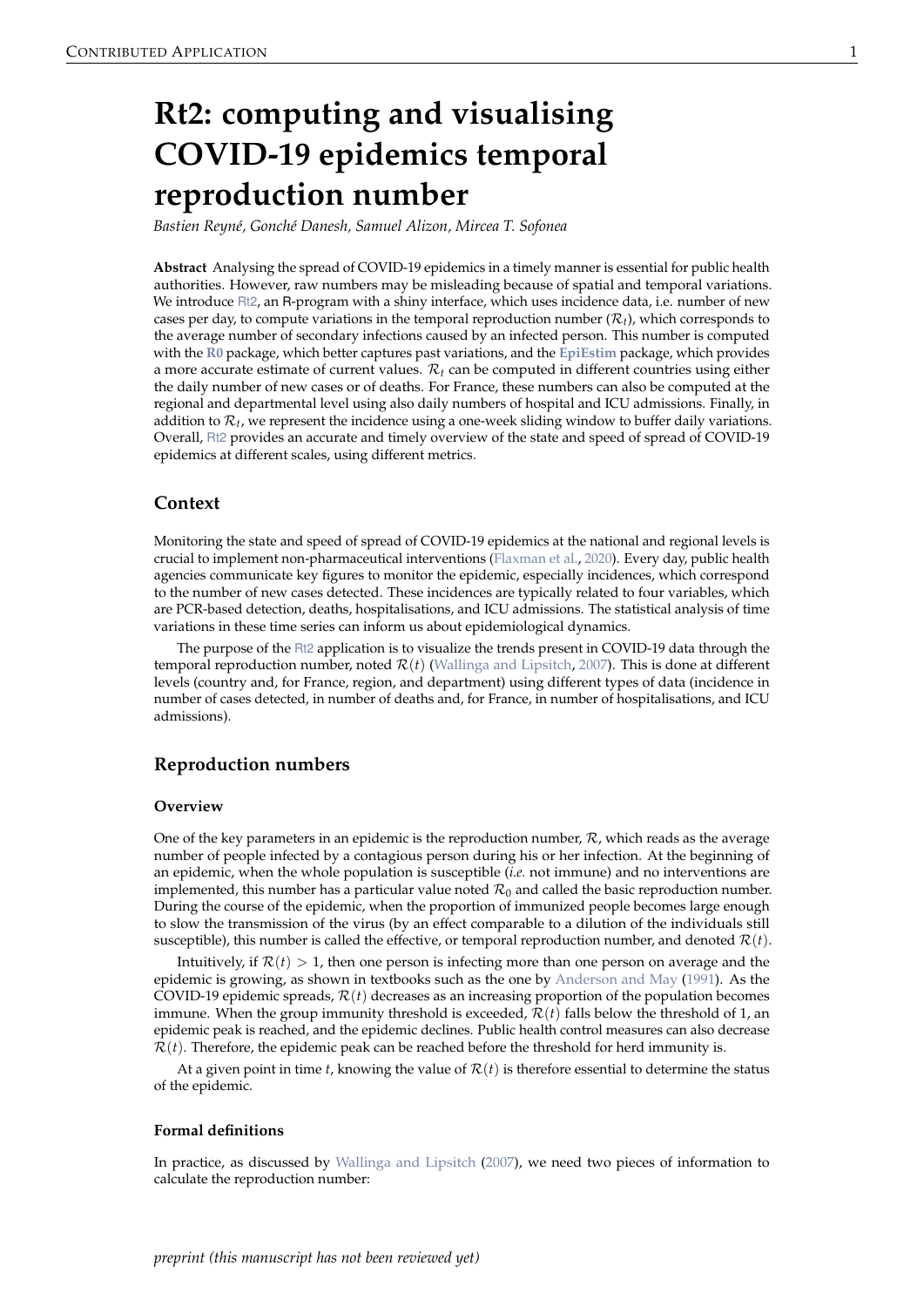

**Figure 1: Serial interval for COVID-19 epidemics computed by Nishiura et al. (2020).** The blue lines show the 95% confidence interval and the red line shows the median.

- 1. the growth rate of the epidemic at a given time,  $r(t)$ , which can be easily calculated from incidence time series (daily number of new cases detected, new hospitalizations, new deaths...),
- 2. the time during which a person is contagious, *D*.

A well-known and intuitive relationship between all these terms is as follows:

$$
\mathcal{R}(t) = D r(t) + 1 \tag{1}
$$

However, this apparent simplicity masks significant problems.

First, even if we assume a Markovian setting, *i.e.* in the absence of memory discussed for COVID-19 epidemics by Sofonea et al. (2020), this equation remains an approximation: the  $\mathcal{R}(t)$  from equation 2 is underestimated by a quantity  $\mathcal{R}_0$   $p(t)$ , where  $p(t)$  refers to the proportion of cases at time *t*, a quantity that is not always negligible, especially near the epidemic peak.

Second, the duration of contagiousness *D* is difficult to capture. It is tempting to use a fixed duration but this implicitly assumes that individuals become contagious immediately after infection and lose contagiousness at a constant rate (Markovian regime); two conditions that are rarely satisfied. On the one hand, there is often a latency period during which the individual is not infectious (in the case of COVID-19, this latency is less than the incubation period, hence the difficulty of measurement, as shown by He et al. (2020)). This imposes a positive corrective term to the estimated growth rate. On the other hand, the loss of contagiousness seems to show a non-Markovian pattern (He et al., 2020).

To visualize the neither exponential nor uniform aspect of the distribution of contagiousness over time, we show below the COVID-19 serial interval compiled from 28 infector-infectee pairs by Nishiura et al. (2020) in Figure 1. Clearly, the median (in red) and even 95% confidence interval (between the blue bounds) are both not very representative of the totality of the values.

To circumvent the contagiousness duration problem and its modelling in a classical SIR model, while relying on the empirical distribution, an elegant solution is provided by the Euler-Lotka equation. As detailed by Wallinga and Lipsitch (2007), provided that the epidemic growth is exponential, we can write

$$
\mathcal{R}(t) = \left(\int_{a=0}^{\infty} e^{-r a} g(a) da\right)^{-1},\tag{2}
$$

where *a* is the 'age' of an infection,  $g(a)$  is the distribution of contagiousness durations, and *r* is the growth rate, assumed to be constant over the time interval. In practice,  $g(a)$  is approximated by the serial interval, noted here as  $w(a)$ , described above and which corresponds to the time between the onset of symptoms in an infection pair.

Outside the exponential regime and, in particular, in the vicinity of an epidemic peak, the continuous formulation in equation 2 does not apply. However, we can use a general formula introduced by Wallinga and Lipsitch (2007) that directly involves incidence data  $((y_1, \ldots, y_n)$ , where  $y_k$  represents the number of new cases detected on day *k*):

$$
\mathcal{R}\left(t\right) = \frac{y_t}{\sum\limits_{a \geq 0} y_{t-a} g(a)}.\tag{3}
$$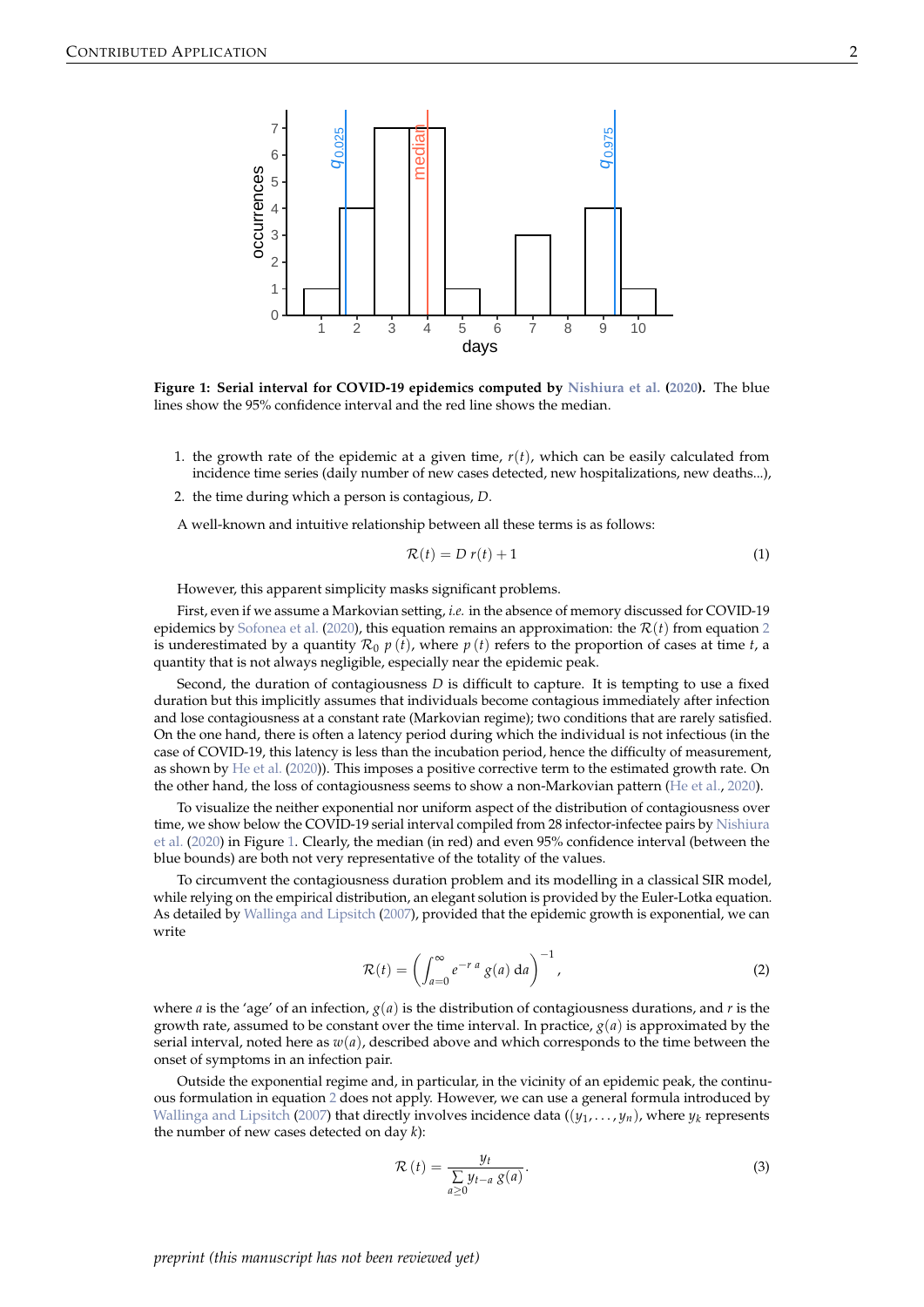The latter expression also has the advantage to work in discrete time, which is more appropriate for incidence data.

## **Implementation**

Building on existing R-packages, we developed a shiny interface to show the temporal reproduction number and the incidence for a variety of data at different scales. We briefly present the data and the packages used, as well as the shiny implementation itself.

#### **Data processing**

Data is collected from two repositories: that from Max Roser and Hasell (2020), which itself mainly uses the data from the European Centre for Disease Prevention and Control (ECDC), and, for France, the national public health agency Santé Publique France. Both sources provide a daily-updated CSV file.

Since the packages used to compute an estimation of the temporal reproduction number require a two-columns data frame as an input (date and incidence data), raw data were pre-processed using **[dplyr](https://CRAN.R-project.org/package=dplyr)** and **[tidyr](https://CRAN.R-project.org/package=tidyr)** packages. More specifically, we created a function returning the desired data frame given the type of data and the location wanted.

It also might worth to note the incidence data were smoothed out using a 7-days rolling average, in order to compensate the incidence reporting delays happening on week-ends. We used the rollmean function from the **[zoo](https://CRAN.R-project.org/package=zoo)** package.

#### **R0**

The **[R0](https://CRAN.R-project.org/package=R0)** R-package developed by Obadia et al. (2012) implements maximum likelihood estimation methods for the basic reproduction number  $\mathcal{R}_0$  using the approach from White and Pagano (2008).

It can also compute temporal reproduction numbers  $\mathcal{R}(t)$  using a procedure introduced by Wallinga and Teunis (2004), which works in the following way. We assume an epidemic curve is a time series of incidences  $(y_1, \ldots, y_n)$ , where  $y_k$  represents the number of new cases detected on day *k*. Note that in the original model, detection corresponds to the onset of symptoms.

This time series is the result of a set of transmission events between all cases detected since the beginning of the epidemic. If the proportion of undetected cases remains constant over the time window studied, the estimate is not biased; otherwise, pre-processing of the data is necessary, as in White et al. (2009). The structure of this set of events is seen as a tree (more precisely a connex acyclic oriented graph) whose probability of underlying data (*i.e.* the likelihood) is decomposed into infector/infected pairs (transmissions are assumed to be independent).

If  $p_{i,j}$  denotes the probability that an individual  $I_d$  detected on day  $t_d$  is the infector of an individual I*<sup>i</sup>* detected on the day *t<sup>i</sup>* , then, by definition of the serial interval the distribution of which is characterized thereafter  $(w_k)_k \geq 0$ , we have

$$
p_{i,j} \propto w_{t_i - t_j} \tag{4}
$$

Therefore, the relative likelihood  $\ell_{i,j}$  of the pair  $(i,j)$  to be a transmission pair is given by the expression

$$
\ell_{i,j} = \frac{p_{i,j}}{\sum\limits_{k \neq i} p_{i,k}}\tag{5}
$$

The individual reproduction number of case  $j$  (denoted  $R_j$ ) is therefore the sum of all cases  $i$  she/he may have infected, weighted by the relative likelihood of each pair:

$$
R_j = \sum_i \ell_{ij} \tag{6}
$$

The temporal reproduction number is obtained by averaging the individual reproduction number over all cases detected on the same day *j*, where  $t<sub>j</sub> = t$ :

$$
\mathcal{R}(t) = \frac{1}{y_{t_j}} \sum_{j:t_j=t} R_j \tag{7}
$$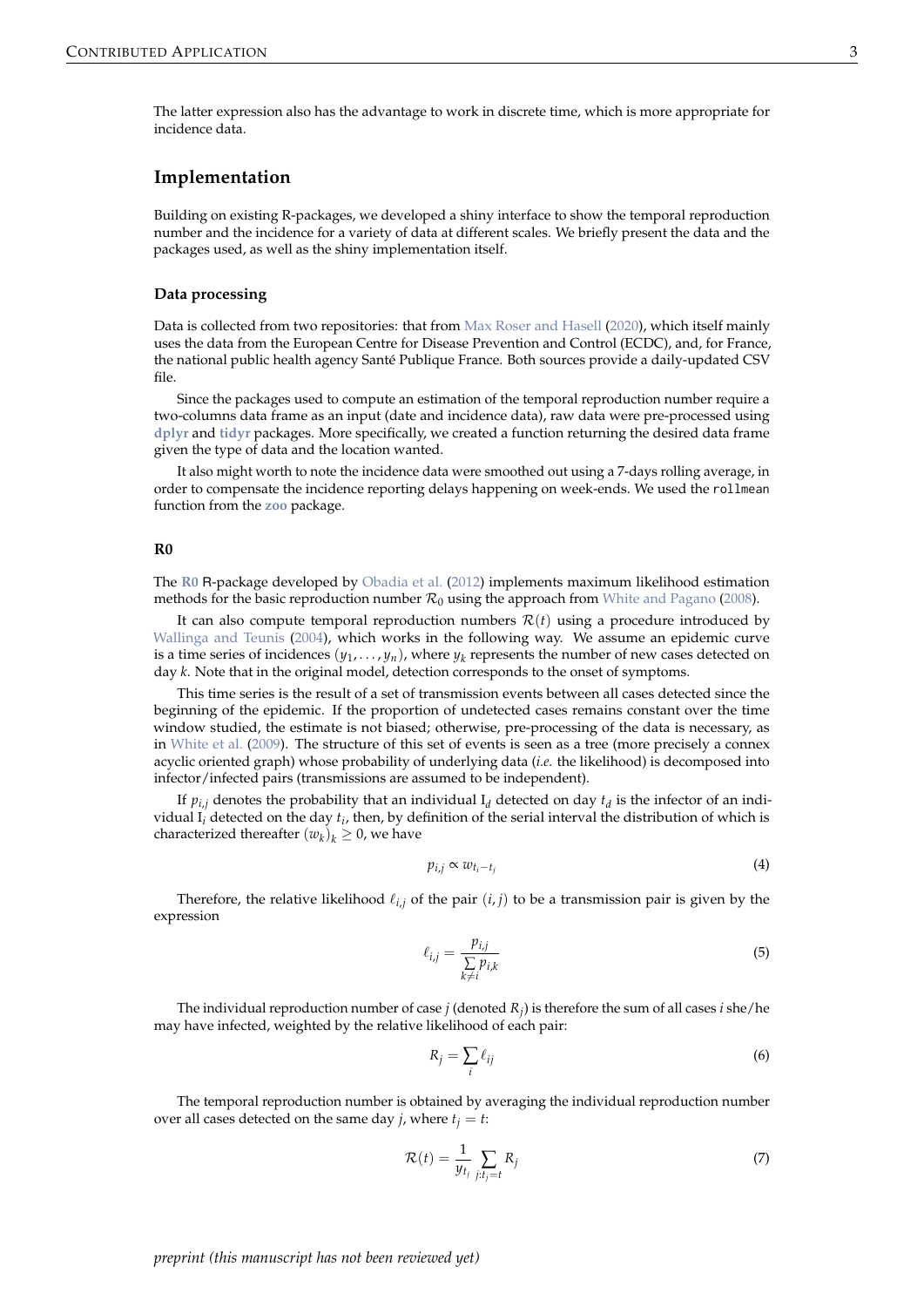Note that **[R0](https://CRAN.R-project.org/package=R0)** allows the user to enter raw values for the serial interval (which we implement in one of the options of [Rt2](https://bioinfo-shiny.ird.fr/Rt2-en/)).

#### **EpiEstim**

The **[EpiEstim](https://CRAN.R-project.org/package=EpiEstim)** software package, developed by Cori et al. (2013) and updated by Thompson et al. (2019), is motivated by the fact that, in situations where the studied epidemic is still ongoing, the total number of infections caused by the last detected cases is not yet known. This issue is particularly acute when it comes to evaluating the effectiveness of control measures rapidly (i.e. within few days).

In the approach used by Wallinga and Teunis (2004) and Obadia et al. (2012) (in the **[R0](https://CRAN.R-project.org/package=R0)** package), the reproduction number of cases (or of cohorts), is retrospective: its calculation is based on the number of secondary cases actually caused by a cohort of detected infectors from the date on which they were detected.

Conversely, the method used by Cori et al. (2013) and Thompson et al. (2019) in the **[EpiEstim](https://CRAN.R-project.org/package=EpiEstim)** package computes the instantaneous reproduction number in a prospective manner: its calculation is based on the potential number of secondary infections that a cohort of cases could have caused if the conditions of transmissibility had remained the same as at the time of their detection.

Formally **[EpiEstim](https://CRAN.R-project.org/package=EpiEstim)** maximizes the likelihood of incidence data (viewed as a Poisson count) observed over a time window in which the reproduction number is assumed to be constant. By noting  $y_k$ and  $y_k^+$  respectively the numbers of new local and total (i.e. including imported) cases, and  $w_s$  the probability corresponding to a serial interval *s*, the temporal (instantaneous) reproduction number for the interval  $[t; t - \tau]$  satisfies

$$
\mathcal{R}_{\tau}(t) = \underset{R}{\text{argmax}} \left\{ \prod_{k=t-\tau}^{t} y_k!^{-1} e^{-R \sum_{s=1}^{k} w_s y_{k-s}^+} \left( R \sum_{s=1}^{k} w_s y_{k-s}^+ \right)^{y_k} \right\} \tag{8}
$$

Quoting Cori et al. (2013), this distinction is equivalent to that between the (retrospective) life expectancy of a cohort of individuals, calculated once they have all died, and the (prospective) life expectancy of the same cohort, estimated under the assumption that mortality will remain the same as that known at birth. Note that the additional calculations required by the **[EpiEstim](https://CRAN.R-project.org/package=EpiEstim)** software package to make inferences tend to increase the computation time.

#### **Interface**

We used the **[shiny](https://CRAN.R-project.org/package=shiny)** package in order to present the results through an interactive web app allowing users to choose key parameters. Unfortunately, the **[EpiEstim](https://CRAN.R-project.org/package=EpiEstim)** package proved to be too slow for such an interactive setting. To overcome this issue, we first generate a CSV file that contains every single parameter combination and can be read by the app. The CSV file is routinely updated on a day-to-day basis.

#### **Visualisation**

The visualisation was performed using the **[dygraphs](https://CRAN.R-project.org/package=dygraphs)** library, integrated to the shiny app through the **[htmltools](https://CRAN.R-project.org/package=htmltools)** package. The **[dygraphs](https://CRAN.R-project.org/package=dygraphs)** package allows for interactions, mainly zooming-in on the time axis (*x*-axis) and displaying the value of any mouse-selected day.

Figure 2 shows a typical screenshot of the visual interface.

## **Limitations and interpretations**

There are a series of limitations inherent to the estimation of the temporal reproduction number (R*t*), which we attempted to address in the development of [Rt2](https://bioinfo-shiny.ird.fr/Rt2-en/) to limit misinterpretation risks.

#### **Time delays**

While the reproduction number quantifies a potential for the spread of the epidemic at a given date, its estimate is based on data that reflect the state of the epidemic several days earlier. Indeed, from the moment a person is infected, it takes a few days before the virus can be detected, and then usually another week before a potential hospitalization, with a possible admission in an intensive care unit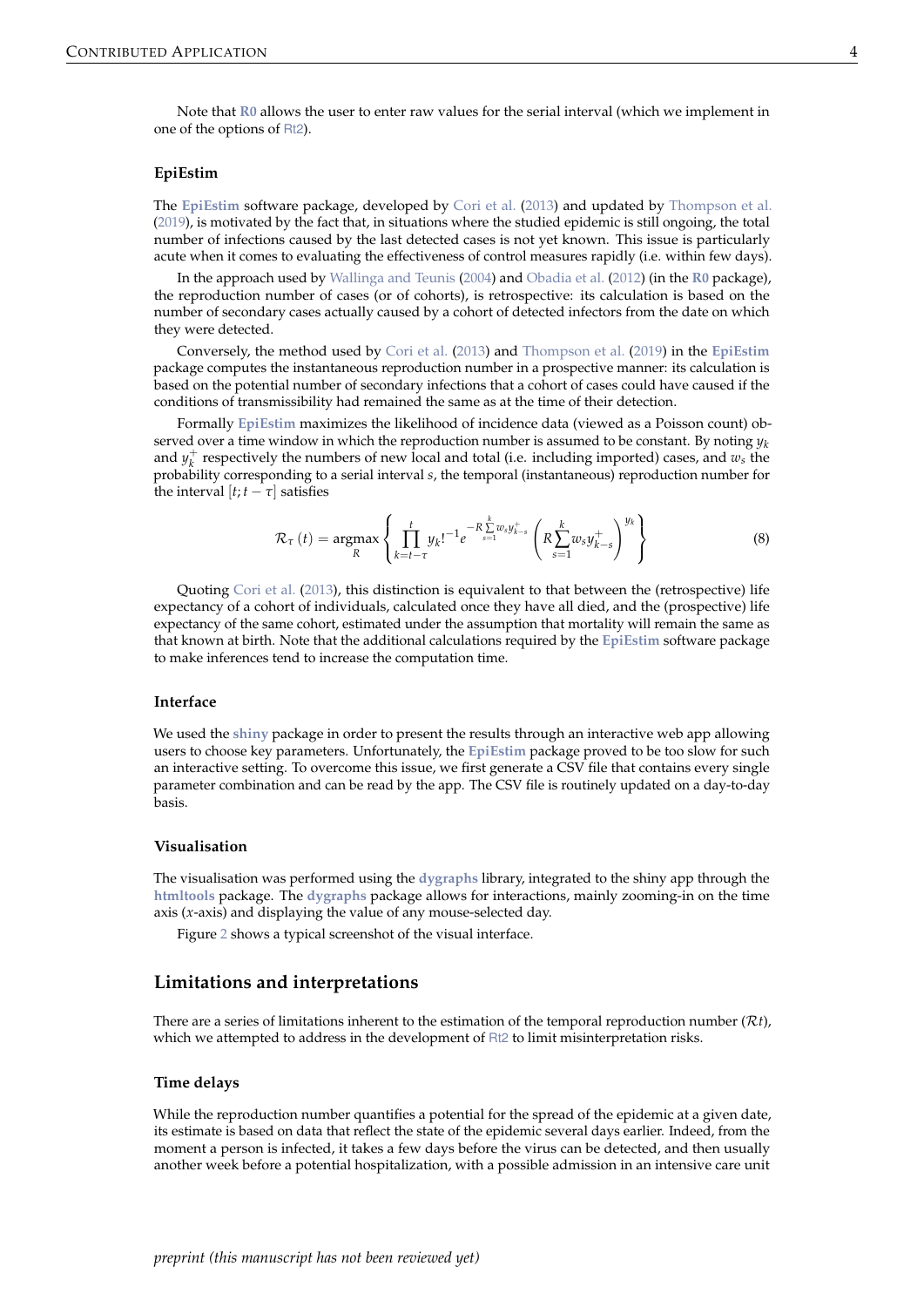

**Figure 2: Screenshot of the Rt2 for ICU admissions incidence data from France.**

(ICU) after another delay. Death can occur several days or weeks after ICU admission. In addition, time must be allowed for the case/admission/death to be identified and reported.

To account for this, and based on estimations of the COVID-19 epidemics in France (Sofonea et al., 2020), we impose a shift of 10, 12, 14, and 28 days between  $\mathcal{R}(t)$  and the case, hospitalisation, ICU admission, and death daily incidence data respectively.

#### **Sampling effort variations**

While it is not necessary for all cases to be recorded for the methods in **[R0](https://CRAN.R-project.org/package=R0)** and **[EpiEstim](https://CRAN.R-project.org/package=EpiEstim)** to work properly, it is necessary for the sampling rate to be as constant as possible over time. Indeed, an intensification of screening effort mechanically amplifies the number of cases detected, therefore mimicking a growing epidemic. In France, case incidence in can be particularly misleading because screening intensity was initially very low (limited to severe cases), but increased a lot during the epidemic. Furthermore, there are known weekly variations with lower incidences during week-ends for instance.

To limit variations in sampling efforts, we use a 7-days moving average in our calculations and when plotting the incidence data.

#### **Serial interval**

As explained above, a key input for estimating the reproduction number is the number of days during which a person is contagious. In practice, this 'generation time' is estimated by tracking contacts (*i.e.* infector-infectee pairs) and counting the number of days between the dates of onset of symptoms in the infecting and infected individuals respectively. This approximation via the symptom onset dates corresponds to the the serial interval.

Data for this serial interval in France and in Europe was initially (and still largely is) very limited. To account for this, our application allows the user to choose between several data sets for the serial interval in order to better understand the effect of this parameter on the results shown in Figure 3. Note that one of the distributions available corresponds to the raw data from Nishiura et al. (2020).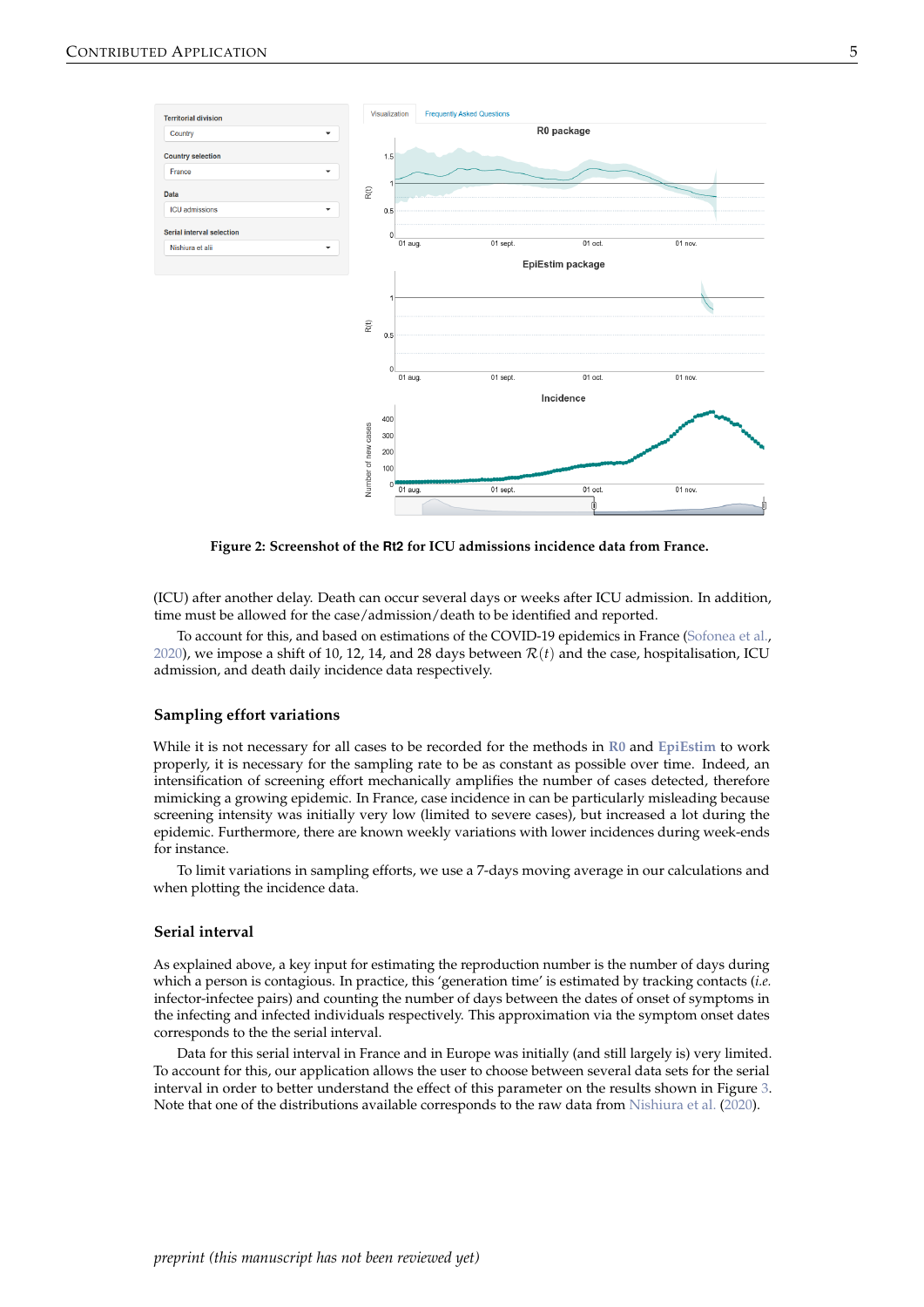

**Figure 3: Serial intervals available in the [Rt2](https://bioinfo-shiny.ird.fr/Rt2-en/) package.** The blue curve is a Gamma distribution, Gamma( $6.5, 0.62$ ), the green curve is a Weibull distribution, Weibull( $5.6$ ), and the histogram shows the raw data from Nishiura et al. (2020).

## **Summary**

We developed an R-program with a shiny interface, which shows variation in incidence data and in the temporal reproduction numbers  $(R_t)$ . The originality is that we use different methods to compute the reproduction number, and allow the use to select incidence data from various geographical locations (country, region, department) or from different types (infections, deaths, hospitalisations, ICU admissions). Furthermore, the [Rt2](https://bioinfo-shiny.ird.fr/Rt2-en/) interface is built to minimise the risk of misinterpretation related to variations in sampling effort, delays between incidence data and epidemic state, and serial interval. This tool can directly be used by public health authorities or the general public.

#### **Acknowledgements**

We are very grateful to the the itrop HPC (South Green Platform) of IRD Montpellier for hosting this application (more details on <https://bioinfo.ird.fr/>).

The ETE modeling team is composed of Samuel Alizon, Thomas Bénéteau, Marc Choisy, Gonché Danesh, Ramsès Djidjou-Demasse, Baptiste Elie, Yannis Michalakis, Bastien Reyné, Quentin Richard, Christian Selinger, Mircea T. Sofonea.

This work was partly supported by the Occitanie region and the ANR (PHYEPI project). GD is funded by the Fondation pour la Recherche Médicale (FRM grant number ECO20170637560).

# **Bibliography**

- R. M. Anderson and R. M. May. *Infectious Diseases of Humans. Dynamics and Control*. Oxford University Press, Oxford, 1991. [[p1\]](#page-0-0)
- A. Cori, N. M. Ferguson, C. Fraser, and S. Cauchemez. A New Framework and Software to Estimate Time-Varying Reproduction Numbers During Epidemics. *Am J Epidemiol*, 178(9):1505–1512, 2013. doi: 10.1093/aje/kwt133. [p4]
- S. Flaxman, S. Mishra, A. Gandy, H. J. T. Unwin, T. A. Mellan, H. Coupland, C. Whittaker, H. Zhu, T. Berah, J. W. Eaton, M. Monod, A. C. Ghani, C. A. Donnelly, S. Riley, M. A. C. Vollmer, N. M. Ferguson, L. C. Okell, and S. Bhatt. Estimating the effects of non-pharmaceutical interventions on COVID-19 in Europe. *Nature*, 584(7820):257–261, Aug. 2020. doi: 10.1038/s41586-020-2405-7. [[p1\]](#page-0-0)
- X. He, E. H. Y. Lau, P. Wu, X. Deng, J. Wang, X. Hao, Y. C. Lau, J. Y. Wong, Y. Guan, X. Tan, X. Mo, Y. Chen, B. Liao, W. Chen, F. Hu, Q. Zhang, M. Zhong, Y. Wu, L. Zhao, F. Zhang, B. J. Cowling, F. Li, and G. M. Leung. Temporal dynamics in viral shedding and transmissibility of COVID-19. *Nat Med*, 26(5):672–675, 2020. doi: 10.1038/s41591-020-0869-5. [p2]
- E. O.-O. Max Roser, Hannah Ritchie and J. Hasell. Coronavirus pandemic (COVID-19). *Our World in Data*, 2020. [p3]